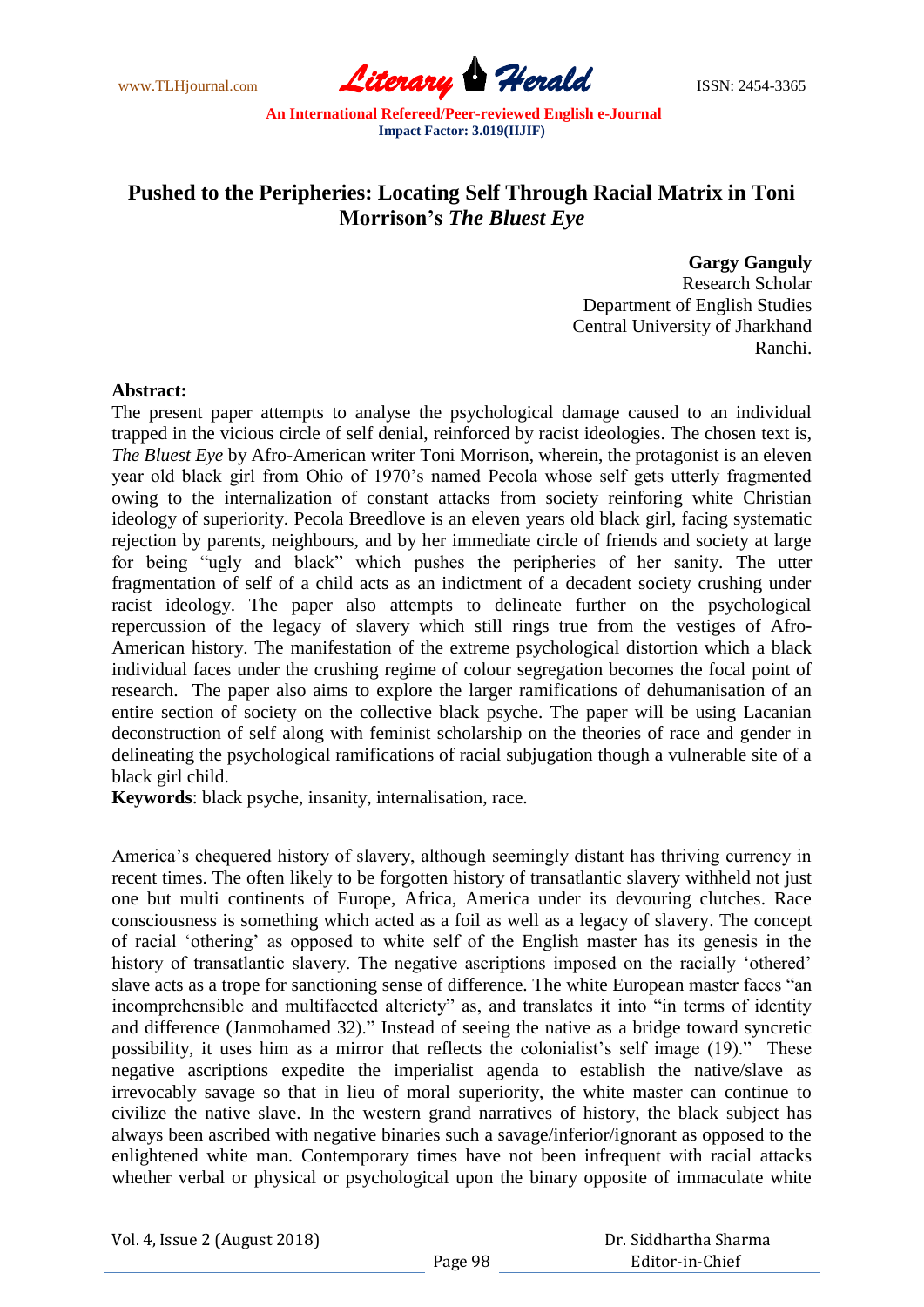www.TLHjournal.com **Literary Herald Herald** ISSN: 2454-3365

English Man. The colonial obsession of white standard of beauty still continues as a hangover in twenty first century as well. The fixation upon white as a standard of beauty can be exemplified in plethora of cultural manifestations such a virtual media, magazines, billboards etc. The lion"s share of these media expressions are tainted with selective preference for white standard of beauty, wherein colour segregation plays a pivotal role. Images of body ideals which reiterate white beauty standards of thin body, white skin, blonde hair, blue eyes are found in abundance in magazines, commercials, movies, and advertisements. These images play a pivotal role in formation of identity and self esteem. An unattainable ideal has been constructed by society and by the media and women and girls are expected to conform to it. The insidious trope of these selective preference even percolates to seemingly innocuous nursery tales and rhymes catered to young minds wherein the ideas of white beauty and white English ways of living gets reiterated. The dangers of this white-non white binary becomes thwarting when one succumbs to it irrevocably rather than moving past the predominant and pervasive societal matrix of colour ideology.

Toni Morrison"s novel *The Bluest Eye* (1970) lends itself extremely well in portrayal of the catastrophic consequences of the internalisation of the racial regime and colour ideology. The novel takes into account the story of an eleven year Afro-American girl named Pecola Breedlove who fails to resist the pervasive racist ideology prevalent in the society during the 1940"s and succumbs to utter fragmentation of self. Morrison brings out the psychological damage done to Pecola who was doomed to unquestioningly accept idealized white definition of beauty. The novel focuses on Pecola"s futile longing for blue eyes and the inherent psychological plight she meets. Morrison"s work also critically engage in exploring the role of "Ideological State Apparatuses" (Althusser) like School, Family, Church etc. in formation of identity of fragile minds in society. This paper takes recourse to textual analysis of the text in exploring the junctures leading to the protagonist's self devastation.

The novel tells the story of Pecola Breedlove who lives in Lorain, Ohio during the 1940"s. She is the daughter of Cholly Breedlove and Pauline Breedlove, two completely distant and different individuals unwillingly trapped in the institution of family. They also have a son named Sammy. The relentless fights of their parents force the children to adapt and devise their own mechanisms to cope up with the emotional turmoil they go are coerced to go through. Sammy succumbed to running away from home to avoid witnessing the fights: "by the time, he was fourteen, he was known to have run away from home no less than twenty seven times (Morrison 43)." Pecola, on the other hand, being a girl and younger than Sammy, unable to run away was coerced to look for other methods to deal with the turmoil. Pecola , thus as way to escape, wished death either for herself or one of her parents. "She struggled between an overwhelming desire that one would kill the other, and a profound wish that she herself could die (Morrison 43)." Pecola as a child always encountered corrosive racial hatred for her black skin colour and ugly apperence. On her birth, her mother exclaimed "But I know she was ugly. Head full of pretty hair, but lord she was ugly (Morrison 125)." Pecola was relentlessly harassed by her school mates for being an ugly black girl. She lacked companionship. She was a stark juxtaposition to white skinned, green eyed, yellow haired Maureen Peal. Having faced existential denial at every juncture of interaction with society; from her own parents, her school, other members of her immediate society since tender age, Pecola internalizes that "the distaste must be for her, her blackness (Morrison 49)." This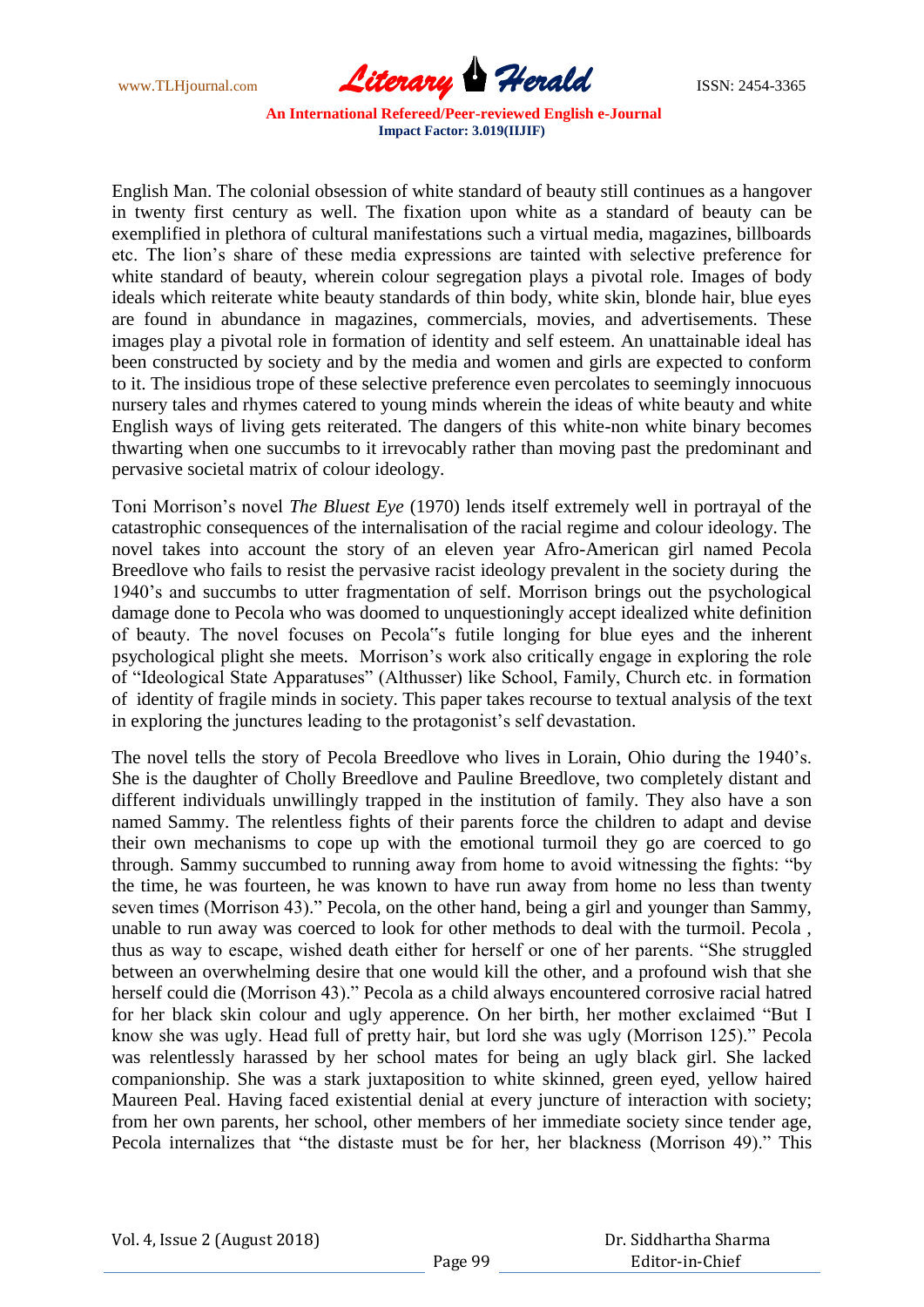

internalization becomes one of the leading causes for the disintegration of her self-identity later in the text.

The narration of the novel is done by Claudia McTeer, another fellow girl from Pecola"s community and also her school friend. Claudia narrates the saga of Pecola"s life from the perspective as a child as well as an adult. Her retrospective narration as an adult offers deeper insights into the cultural understanding of racialized Afro-American society. Claudia and her sister Frieda also face racial comments and isolation from society at large owing to their skin color and class, but unlike Pecola Breedlove, this McTeer girls do not succumb to self hatred as much as Pecola do. The difference in psychological construction of selves in McTeer girls,in limited but profound ways, depended on the way their parents treated them. Although from the perspective of the children, adults and parents always appeared distant and dismissive. Claudia in her narration, poignantly points out, "We didn"t initiate talk with grown ups, we answered their questions (Morrison 23)." But compared to Pecola"s relation with her parents, Claudia and Frieda"s relation with their parents was more inclusive and comforting. In an instance from the novel, when Freida was wrongly touched by their tenant, Freida"s father had beaten the person black and blue and threw him out of the house. This act of standing up for their girls shaped the girls in different ways than Pecola. Pecola, as Claudia narrates, reffered to her own mother as "Mrs.Breedlove" rather than calling her Mamma or mother. This referential distance in the mother–daughter relationship reveals the gap in the full blossoming of familial ties in the Breedlove family. This is complicated further when Pauline Breedlove begins working for a white family as a servant and caretaker of their child. The master's child refers to Pauline as "Polly" in stark contrast to what her own daughter is allowed to call her. These existential denial loops Pecola faced everyday strengthened her unworthiness in her mind. The Foucauldian concept of discourse becomes relevant here. Michel Foucault"s idea of discourse "refer to all utterances and statements which have been made which have meaning and which have some effect (Mills 53)." Discourse includes statements, ideas, opinions that circulate themselves. These descriptions, opinions also regulate what is being described. The discourse of denial in Pecola"s life also regulated her concept of self. All the negative ascriptions owing to racialized structure of society gets ingrained in her fragile mind and gets internalized and regulated within her. The self loathing gets heightened within her as there is acute dearth of any single comforting and positive discourse from institution of family, school etcetera.

The relation between Pauline and Cholly Breedlove merits attention. Claudia, as she talks about Pecola"s parents, notes that "although their poverty was traditional and stultifying, it was not unique. But their ugliness was unique. (Morrison 35)." The ugliness which Claudia is refereeing here is not the physical ugliness she is talking about. This ugliness is the ugliness of internalized self loathing, exhibiting itself as an external ugliness. The narrator further remarks, "It was as though some mysterious all knowing master had given each one a cloak of ugliness to wear and they had to accept it without question (Morrison 38)." Pauline being a lonely child in her childhood has grown up facing body shaming and racial segregation herself. She had her front tooth missing and she had a limp walking style due to problematic foot. This already instilled a conscious shame in her throughout her adolescent life. After her marriage with Cholly, when they moved to Ohio during the late 1930"s, she experienced a psychological upheaval there as she faced racial separation more blatantly there. Pauline recalls in the novel, "Northern coloured folk was different too…No better than whites for meanness. They could make you feel just as no count, except I didn"t expect it from them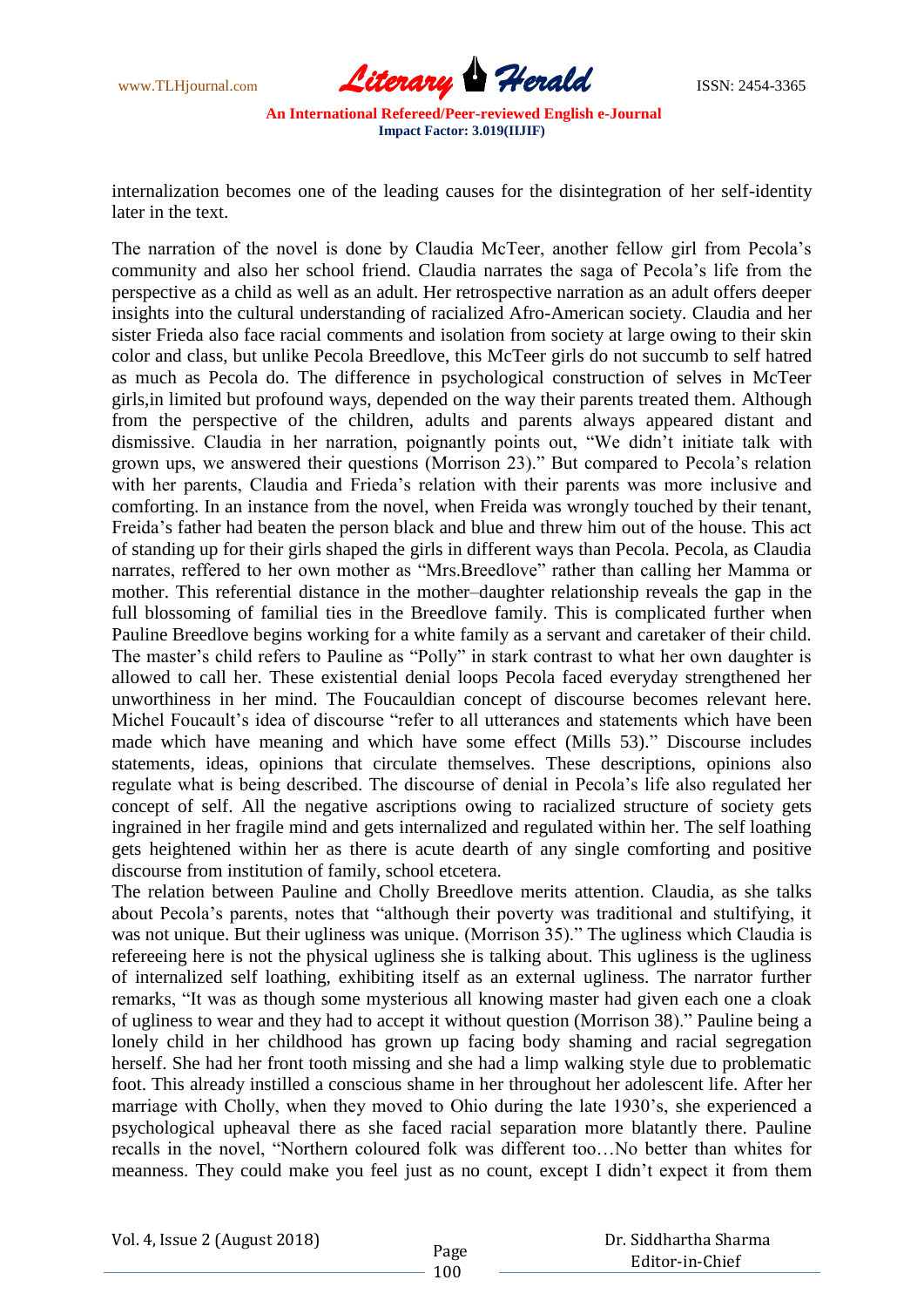www.TLHjournal.com **Literary Herald ISSN: 2454-3365** 

(Morrison 117)." She felt more lonely there and her only recourse was turning towards her husband Cholly for company and emotional nurture. But her husband Cholly was unable to totally respond to her dependence on him. He himself was a victim of abuse in his fragile formative years. Having never received parental affection being an abandoned child, he grew up in his initial years with a very old grand aunt whom Cholly viewed just as old skin. Cholly"s psycho-sexual development was affected by total absence of maternal nurture. He also experienced abusive encounter in his adolescent years in the hands of two whitemen while having physical encounter with a girl. This violent intrusion in his life affected in different way. Instead of directing his anger towards the white men, he directed all his anger and feelings of worthlessness towards the girl at hand : "Sullen, irritable, he cultivated his hatred of Darlene. Never did he once consider directing his hatred towards the hunters. They were big, armed, white men. He was small, black, helpless (Morrison 151)." This thwarted his normal growth as an adult with a balanced mind. After few years, the marriage between Pauline and Cholly began to crumble, both living a thwarted and alienated existence in a society that did nothing to soothe them in any way. Pauline devoted her all to her workplace because that was the only place that offered her some self worth and catered to her obsession of cleanliness. It was Pauline"s "neatness, the charm, the joy he awakened in her made him want to nest with her (Morrison 160)." Pauline's own home and children became secondary to her, which did not provide any emotional nourishment to her. Cholly also "having no idea how to raise children, and having never watched any parent raise himself, he could not even comprehend what such a relationship should be. He reacted to them, and his emotions were based on what he felt at that moment (Morrison 161)."

Pecola's parents were thus themselves two bruised, incomplete, wandering souls having no strength to nurture the young, fragile minds of their children. Pecola being caught in the double bind of gender and sex and also class in a racialized society, was on threshold of victimhood until she gets brutally raped by her father. Cholly, in a fit of delusion, viewed Pecola as an abject, ugly black body. He, in his drunken state also felt immense pity for her ugliness, having no one to love her. These unresolved, conflicted emotions pushed his boundaries of morality and he succumbed to an instinctive overwhelm, having raped his little eleven year old girl. This violent encounter coupled with Pauline"s further torture and beating upon Pecola breaks the thin line between sanity and insanity. Pecola prior to her violation, held fiercely only prayer to have beautiful eyes. The genesis of this idea of "grotesque beauty" as Toni Morrison calls it, that is , asking for having blue eyes in an irrevocably black body , lies in the "crippled and crippling family (Morrison 3)." Pecola succumbed to it, as she did not have any single straw to lean into for support. Post her violation, she gives in to insanity and believes that her eyes have transformed into azure blue eyes. Now that she has the most beautiful eyes, she believes she is loved by all. This pathetic crumbling of the most vulnerable member of society mocks the progressive advancement of civilized society.

Not all members succumb to the violent crushing regime of racial self loathing in the novel. The novel's narrator, Claudia McTeer, becomes a subversive presence in the otherwise docile, accepting females in the racial social matrix. Claudia , since childhood questions the very idea of gifting white , pretty dolls to girls for playing. She questioned the naturalization of white standard beauty ideals as the only medium of surviving in a corrosive racial society. She violently questions when she was gifted the white doll as a Christmas gift: "What was I supposed to do with it? Pretend that I was its mother. I had no interest in babies or concept of motherhood. I was interested in humans of my own age and size (Morrison 20)." Claudia"s

 Dr. Siddhartha Sharma Editor-in-Chief